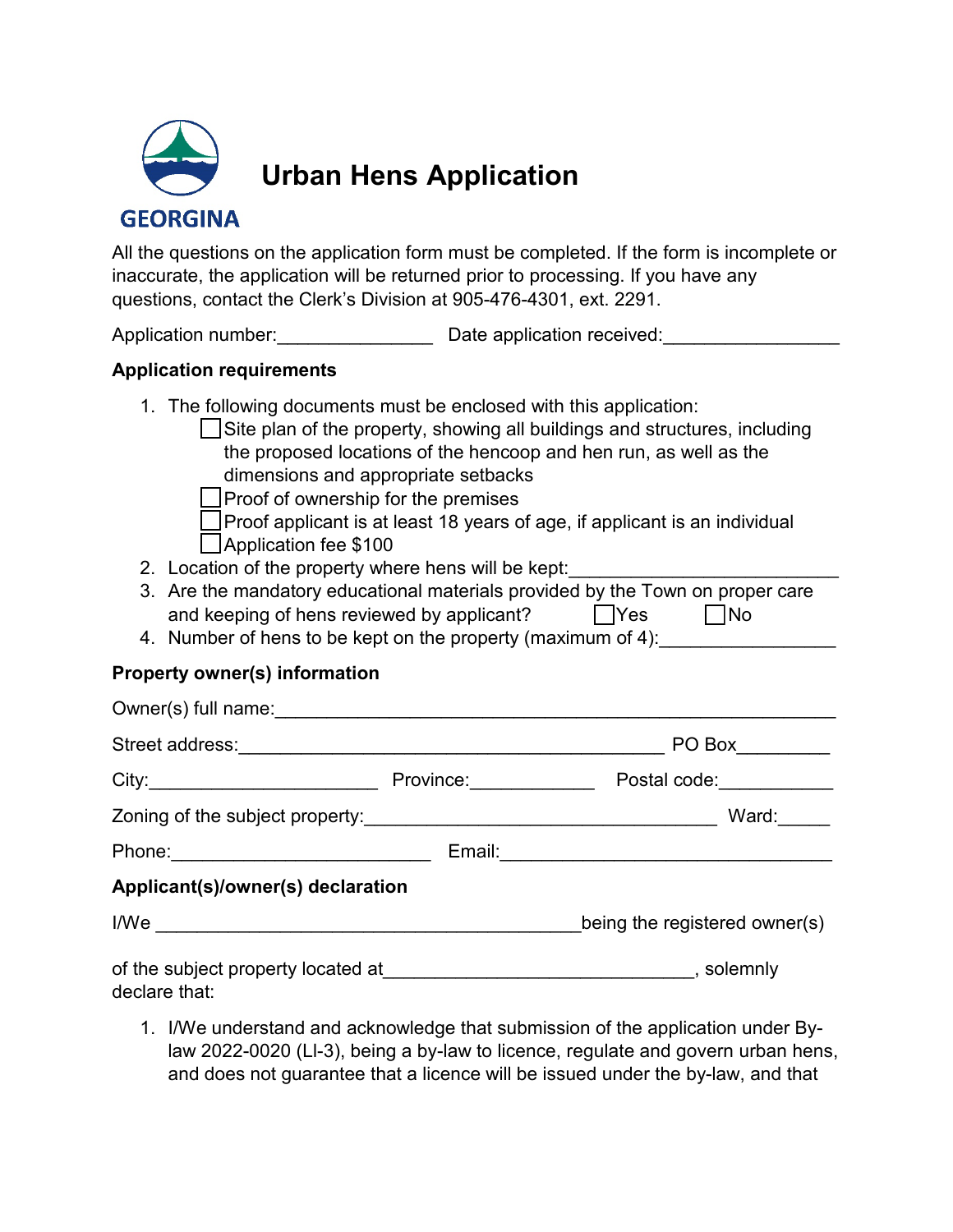the licences will not be issued until all requirements of the by-law are fulfilled to the satisfaction of the Licensing Coordinator.

- 2. As of the date of this application, I/we have examined the contents of this application, I/we certify as to the correctness of the information submitted with the application insofar as I/we have knowledge of these facts, and I/we concur with the submission of this application to the municipality.
- 3. I/We have reviewed the following documents:
	- Town of Parry Sound website regarding Backyard Hens;
	- "Bird Health Basics" by the Canadian Food Inspection Agency;
	- OMAFRA fact sheet titled "Biosecurity Recommendations for Small Flock Poultry Owners";
	- OMAFRA fact sheet titled "Small Flock Poultry: Raising Healthy Birds";
	- Reviewed the OMAFRA fact sheet titled "Rodent Control in Livestock and Poultry Facilities":
	- Reviewed the Ministry of Health fact sheet titled "Keeping your family healthy with backyard poultry, including chicks and ducklings".
- 4. All of the above statements are true and I make this solemn declaration, conscientiously believing it to be true and knowing that it is of the same force and effect as if made under oath and by virtue of the Canada Evidence Act.

Signature of applicant/owner Signature of co-owner

 ${\sf Date:}$ 

Personal information under this application is being collected under the authority of the Municipal Freedom of Information and Protection of Privacy Act, R.S.O. 1990, c. M56, as amended, for the purposes of reviewing this application. Questions regarding the collection of personal information should be directed to the Town of Georgina, 26557 Civic Centre Rd., Keswick, Ontario, L4P 3G1, Tel: 905-476-4301 Clerk's Division.

\_\_\_\_\_\_\_\_\_\_\_\_\_\_\_\_\_\_\_\_\_\_\_\_\_\_\_\_\_\_\_ \_\_\_\_\_\_\_\_\_\_\_\_\_\_\_\_\_\_\_\_\_\_\_\_\_\_\_\_\_\_\_

## **Education materials**

- ["Bird Health Basics Video](https://inspection.canada.ca/animal-health/terrestrial-animals/biosecurity/tools/video/eng/1320092234079/1322158553549)" and "[Bird Health Basics Fact](https://inspection.canada.ca/animal-health/terrestrial-animals/diseases/backyard-flocks-and-pet-birds/eng/1323643634523/1323644740109) Sheet" by the Canadian Food Inspection Agency.
- "Biosecurity Recommendations for [Small Flock Poultry Owners](http://www.omafra.gov.on.ca/english/livestock/poultry/facts/12-039.htm)" by OMAFRA.
- ["Small Flock Poultry: Raising Healthy Birds](https://www.ontario.ca/page/raise-healthy-small-flock-poultry)" by OMAFRA.
- ["Rodent Control in Livestock](https://www.ontario.ca/page/rodent-control-livestock-and-poultry-facilities) and Poultry Facilities" by OMAFRA.
- "Keeping your family healthy with backyard poultry, including chickens and [ducklings" by the Ministry of Health](https://www.health.gov.on.ca/en/public/publications/backyard_poultry_fact_sheet_en.pdf)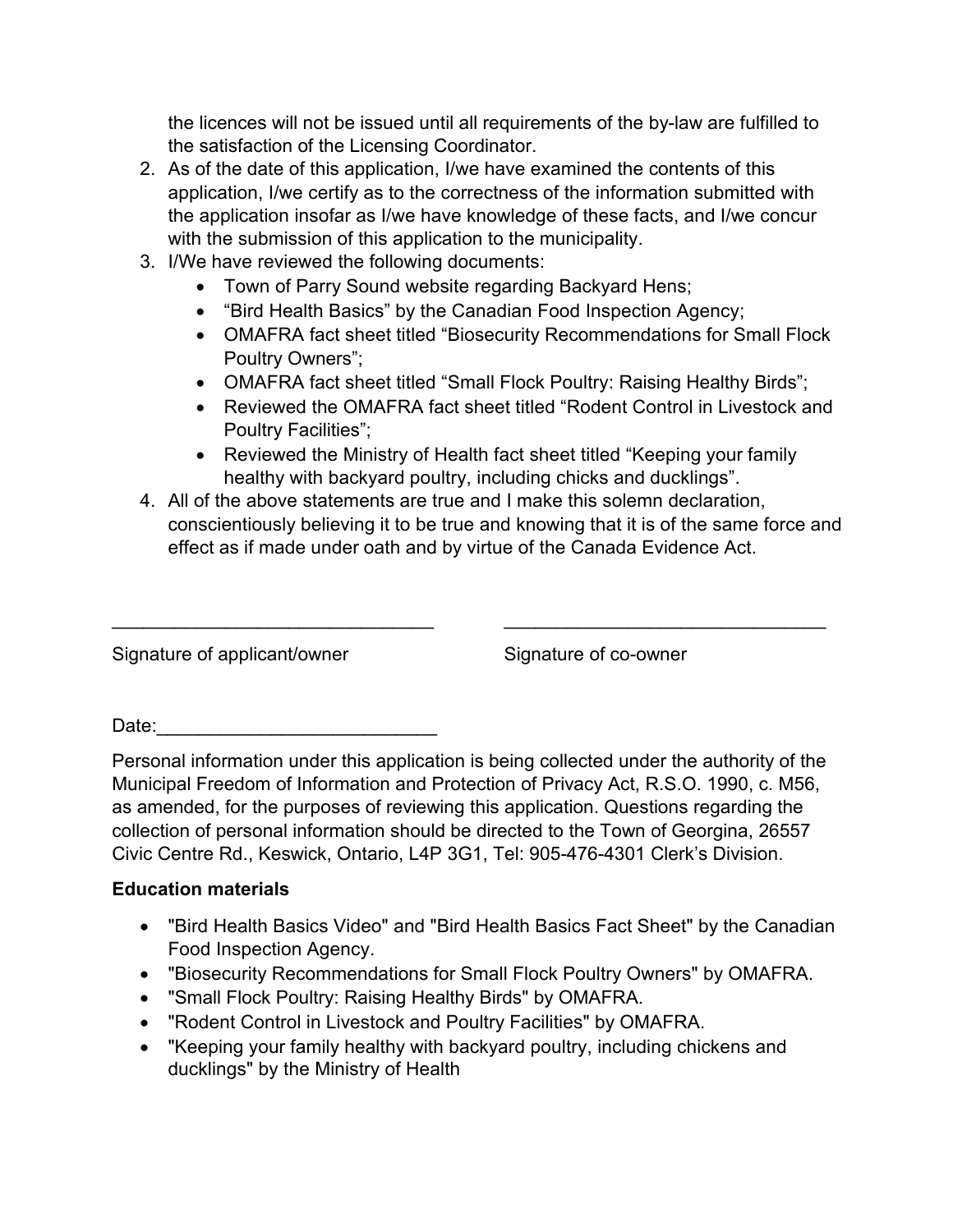#### SCHEDULE 'A' TO BY-LAW #2022-0020 (LI-3)

#### **REGULATIONS REGARDING THE KEEPING OF URBAN HENS ON A RESIDENTIAL PROPERTY OR RURAL PROPERTY**

- (1) A maximum of four (4) Hens are permitted on Residential Property and Rural property, as defined by this By-law. Hens are not permitted on a Property containing an Apartment, Duplex, Linked, Seasonal, Semi-Detached, Semi-Detached Duplex, Townhouse, or Triplex Dwelling, as defined in the Zoning Bylaw.
- (2) All hens shall be at least four (4) months old.
- (3) The keeping of Roosters is prohibited.
- (4) The Licensee shall reside on the Property where the Hens are kept.
- (5) Hens shall be kept in locked Hen Coops from 9:00 p.m. to 6:00 a.m.
- (6) Hens are only permitted in the rear yard of the Property.
- (7) Hens shall be confined to an enclosed Hen Coop or Hen Run at all times. The Free Roaming of Hens on the Property is prohibited.
- (8) Hen coops shall have adequate ventilation and shall be weather and predator proof.
- (9) Hens shall be provided with appropriate food, water, space and environmental conditions conducive to good health and the opportunity to socialize and engage in fundamental behaviours such as scratching, roosting and dust bathing.
- (10) Feeders and water containers shall be provided and cleaned regularly and disinfected.
- (11) Feed shall be stored in rodent proof containers and secured at all times to prevent rodents and other animals from accessing it.
- (12) A minimum of 0.37 square meters per Hen is required for the Hen Coop, along with a minimum of 0.93 square meters per Hen for the Hen Run.
- (13) Hen Run floors shall provide any combination of vegetation or bare earth.